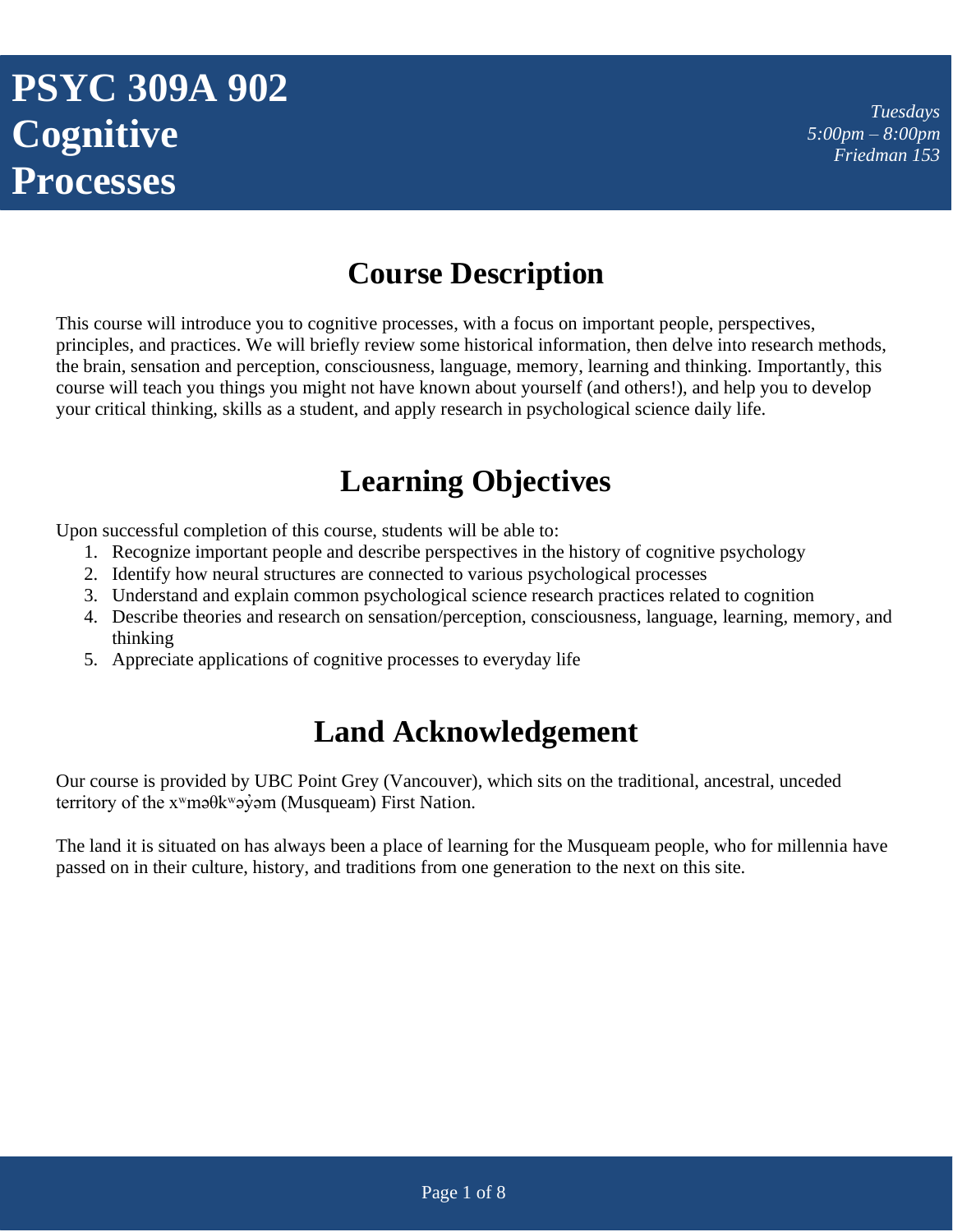### **Teaching Team**



**Office Hours** By Appointment

#### *Kyle Gooderham*

**Email** kyle@psych.ubc.ca

**About** I am a PhD candidate in the Cognitive area. My research focuses on how lifestyle factors, like physical activity, sleep, and dietary habits, impact cognitive function. In my spare time I enjoy participating in and watching sports. cooking, and listening to music.

*Eric Mercadante Maria Stahre* **Office Hours** By Appointment **Office Hours** By Appointment **Email** eric.mercadante@psych.ubc.ca **Email** mkstahre@psych.ubc.ca **About** I am a third-year PhD student



in the Social-Personality area. My research interests concern how and why people navigate social hierarchies and how personality traits and emotional processes influence these processes.



**About** Former UBC psychology student and current Counselling Psychology MA student who studies implicit bias against religious and ethnic minorities. Lover of coffee, chocolate and books.

## **Course Materials**

#### **Textbook**

Goldstein, E. B. (2019). *Cognitive psychology: Connecting mind, research, and everyday experience* (5th ed.). Cengage Learning.

#### *I do not recommend that you use any other edition of the textbook as there may be differences in material. You may purchase a physical or digital copy.*

#### **Canvas**

Lecture materials and recordings, assessments, and grades will be available through UBC Canvas.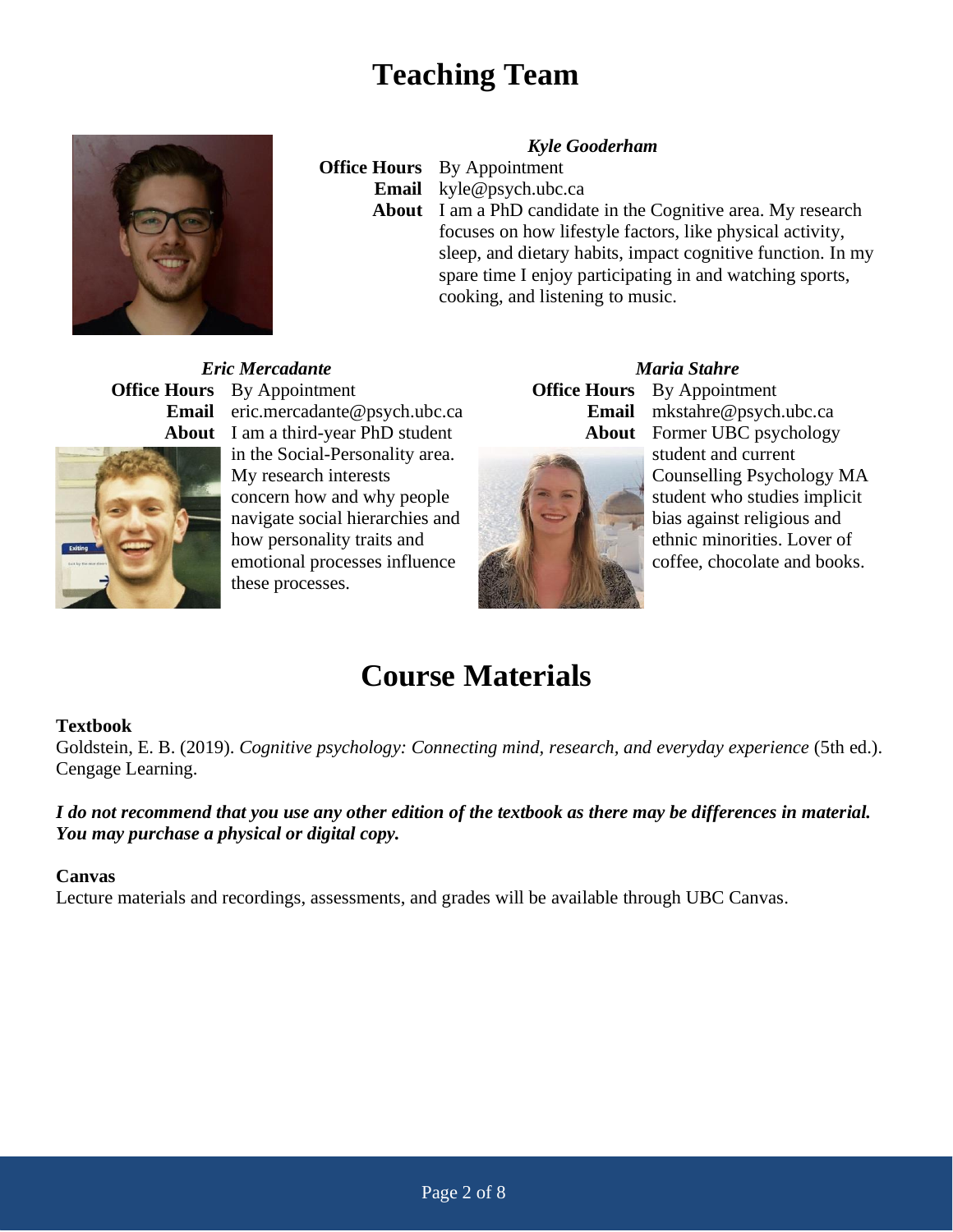| <b>Learning Assessment</b> | <b>Date</b>            | <b>Percent of Total Grade</b> |
|----------------------------|------------------------|-------------------------------|
| <b>Chapter Quizzes</b>     | Feb 13, Mar 13, Apr 10 | 4%                            |
| Midterm 1                  | Feb 15                 | 23%                           |
| Midterm 2                  | Mar $15$               | 23%                           |
| Okay Stop Project          | Apr 2                  | 15%                           |
| Final Exam                 | <b>TBD</b>             | 35%                           |
| <b>Total</b>               |                        | 100%                          |
| <b>Bonus REC</b> credits   | Ongoing                | 3%                            |

### **Learning Assessments**

#### **Learning Appraisal Descriptions**

#### *Chapter Quizzes*

For each assigned chapter you will complete a chapter quiz. All chapter quizzes will consist of multiple-choice questions. Questions will be structured to test your understanding and application of concepts rather than rote memorization. The purpose of the chapter quizzes is to help you prepare for exams.

After the due date and cut-off time, chapter quizzes will no longer be available for credit. There are no extensions for chapter quizzes.

#### *Examinations*

The midterms and the final exam will consist of multiple-choice, fill in the blank, and short answer questions. These will draw on both lectures and the readings and, for superior performance, you must have a clear understanding of both these sources of course content.

The final exam will be longer than the midterms and will be cumulative.

#### *"Okay Stop" Project*

For this assignment, you will choose one (video) scene from a TV show or a movie and analyze with an eye towards course concepts. This assignment can be done alone/independently or in pairs. You can complete your assignment as a video or as a set of PowerPoint slides. More information will be posted on Canvas.

#### *Research Experience Component (REC/HSP credits/Library Assignments)*

You have the opportunity to earn up to three (3) extra percentage points on your overall final grade by participating in studies regularly conducted by the Psychology Department and coordinated through the human subject pool (HSP). This provides the valuable opportunity to observe the research process directly and to contribute to the ongoing research activities at UBC. The extra grades are obtained by signing up for the Introductory Psychology Subject Pool through their website: [https://ubc-psych.sona-systems.com.](https://ubc-psych.sona-systems.com/) Please note that any inquiries about credits should be directed to HSP or the experimenters that you worked with, not the instructor. One percentage point is assigned to your final grade for each hour of participation. Credits can be recorded and tracked via the subject credit website. These credits are added to your grade at the end of the course. If you do not correctly assign your credits to this course, you will NOT receive credit so please make sure you have done this correctly.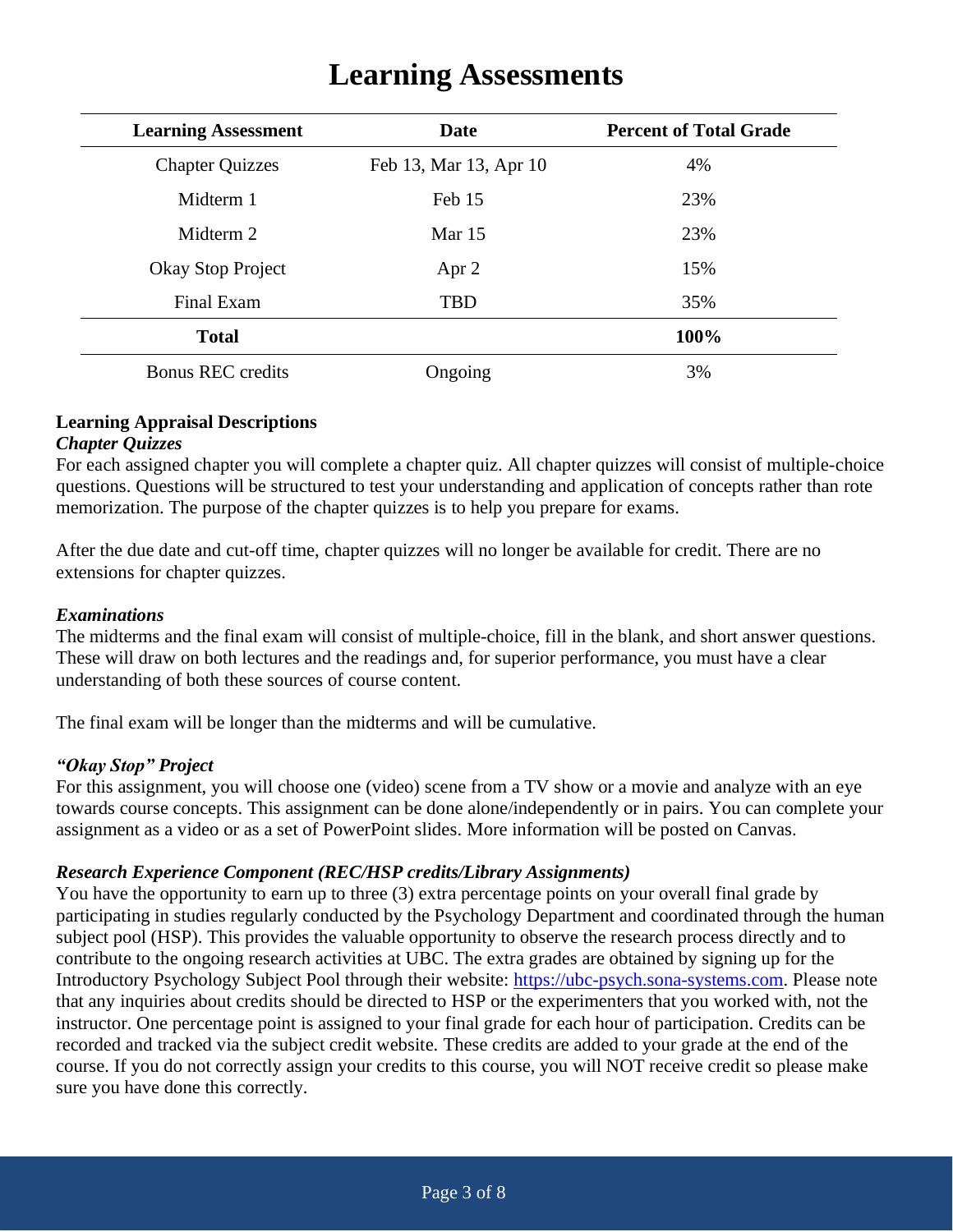As an alternative to participating in studies, you may choose to complete library writing projects, in which you read and summarize a research article; each article summary counts as one hour of research participation. For each summary, you must select a research article (not a letter to the editor, commentary, or review paper) published between 2000 and the present in the journal *Psychological Science*. Each summary should be about 500 words and should describe the research question, methods, and results of the study presented in the article. Complete instructions on how to complete the library-writing projects can be found on p.4 ("The Library Option") of the guide at<https://psych.ubc.ca/undergraduate/opportunities/human-subject-pool/> in the document entitled "Subject Pool Information for Participants." You must adhere to the complete instructions detailed in the guide to receive your credits.

Any student who is suspected of plagiarism will, at a minimum, not be granted credit, and their course instructor will be notified. Further action may be taken at a departmental or university level.

*The HSP system closes on the last day of classes. This will be your final day to earn research participation credits, and the final day to assign credits to this course.*

## **University & Departmental Policies**

UBC provides resources to support student learning and to maintain healthy lifestyles but recognizes that sometimes crises arise and so there are additional resources to access including those for survivors of sexual violence. UBC values respect for the person and ideas of all members of the academic community. Harassment and discrimination are not tolerated nor is suppression of academic freedom. UBC provides appropriate accommodation for students with disabilities and for religious, spiritual and cultural observances. UBC values academic honesty and students are expected to acknowledge the ideas generated by others and to uphold the highest academic standards in all of their actions. Details of the policies and how to access support are available [here.](http://senate.ubc.ca/policies-resources-support-student-success)

Details of Campus-wide Policies and Regulations are available at: [https://www.calendar.ubc.ca/vancouver/index.cfm?tree=3,0,0,0.](https://www.calendar.ubc.ca/vancouver/index.cfm?tree=3,0,0,0)

#### **Access and Diversity**

UBC is committed to providing Accommodation to promote human rights, equity and diversity, and to comply with its duty under the British Columbia *Human Rights Code* to make its services and facilities available in a manner that does not discriminate. Students will be Accommodated in a way that respects their dignity, privacy and autonomy.

UBC is committed to equal opportunity in education for all students including those with documented physical or learning disabilities. If you have a disability that affects your learning or performance in class, including exam writing, please visit [https://students.ubc.ca/about-student-services/centre-for-accessibility.](https://students.ubc.ca/about-student-services/centre-for-accessibility) UBC provides appropriate accommodation for students for religious and cultural observances.

#### **Conduct**

The University of British Columbia envisions a climate in which students, faculty and staff are provided with the best possible conditions for learning, researching, and working, including an environment that is dedicated to excellence, equity, and mutual respect. The University of British Columbia strives to realize this vision by establishing employment and educational practices that respect the dignity of individuals and make it possible for everyone to live, work and study in a positive and supportive environment, free from harmful behaviours such as bullying and harassment. Please make sure that you're familiar with the University's Respectful Environment policy at: [https://hr.ubc.ca/working-ubc/respectful-environment.](https://hr.ubc.ca/working-ubc/respectful-environment)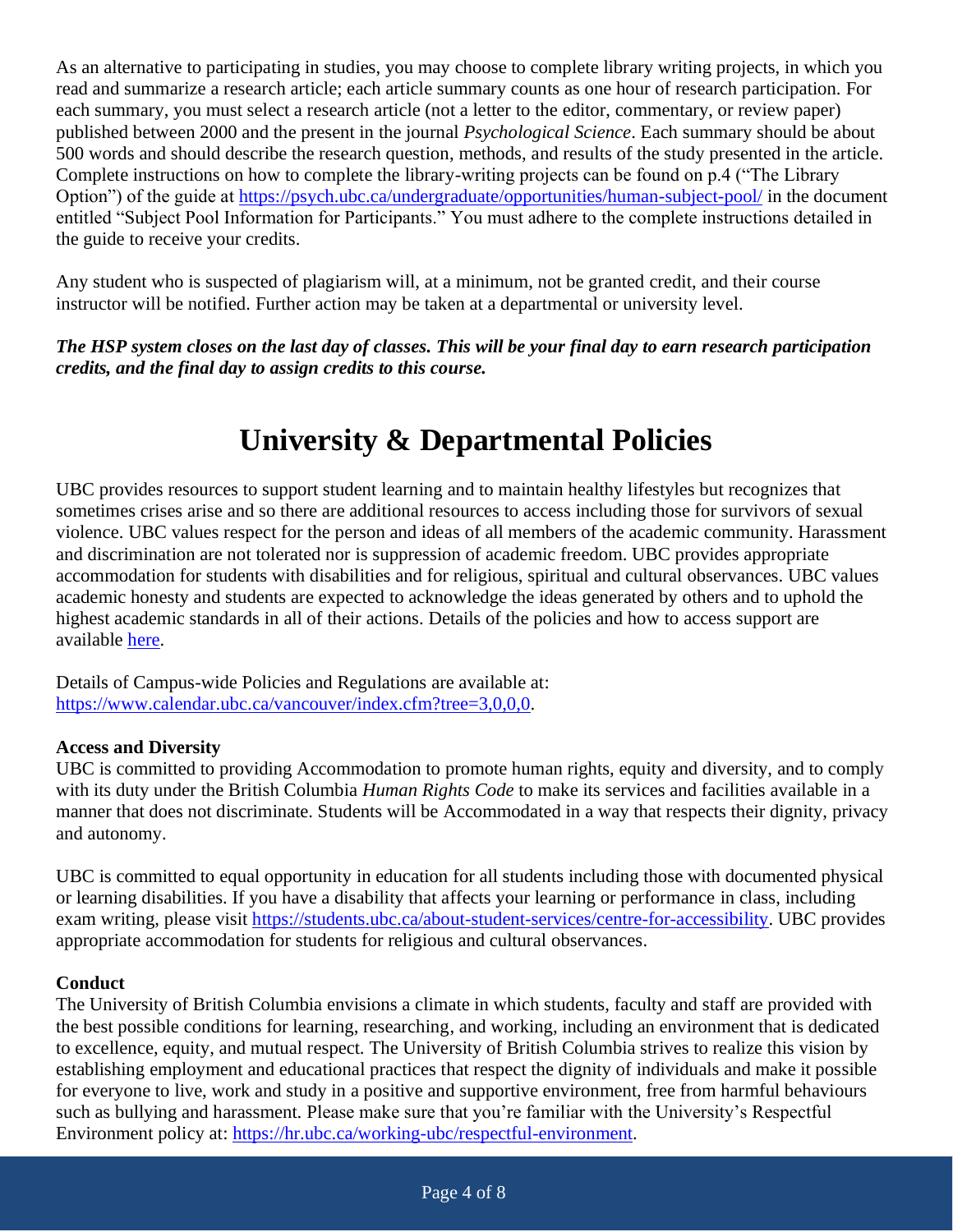University courses should be conducive to learning and rigorous intellectual inquiry within a context in which everyone feels included and respected—regardless of race, ethnicity, gender identity, gender expression, sexual orientation, political or religious affiliations, ability, age, social status, etc. All students in this class are encouraged to express themselves thoughtfully when discussing course material; and, when you do express yourself, it's important that you do so in a manner that shows respect for every other member of this class.

You can find additional information about resources pertaining to equity, diversity, and inclusion on the Psychology Department's website: [https://psych.ubc.ca/about/equity-inclusion/.](https://psych.ubc.ca/about/equity-inclusion/)

All interactions must be done with respect and courtesy. There is a zero-tolerance policy for bullying or harassment and failure to comply will result in disciplinary action.

#### **Academic Integrity**

Cheating on exams will result in a score of 0 for that exam. Assignments must be completed independently. Sharing your answers to assignment questions or using another student's work is considered cheating and will result in a score of 0 for that assignment. All forms of cheating will be reported to the university for appropriate action. Failure to comply with the Academic Conduct policy will result in sanctions and disciplinary measures.

#### *Psychology Department's Position on Academic Integrity*

Cheating, plagiarism, and other forms of academic misconduct are serious concerns of the University, and the Department of Psychology has taken steps to alleviate them. First, the Department uses software that can reliably detect cheating on multiple-choice exams by analyzing the patterns of students' responses. In addition, the Department subscribes to *Turnitin*, a service designed to detect and deter plagiarism. All materials (e.g., papers, lab assignments) that students submit for grading may be scanned and compared to over five billion pages of content located on the Internet or in *Turnitin*'s own proprietary databases. The results of these comparisons are compiled into customized "Originality Reports" containing several, sensitive measures of plagiarism; instructors receive copies of these reports for students in their class.

In all cases of suspected academic misconduct, the parties involved will be pursued to the fullest extent dictated by the guidelines of the University. Strong evidence of cheating or plagiarism may result in a zero credit for the work in question. According to the University Act (section 61), the President of UBC has the right to impose harsher penalties including (but not limited to) a failing grade for the course, suspension from the University, cancellation of scholarships, or a notation added to a student's transcript.

If you have any questions as to whether or not what you are doing is even a borderline case of academic misconduct, please consult me.

Details on the University's Discipline for Academic Misconduct policy is available at: [https://www.calendar.ubc.ca/vancouver/index.cfm?tree=3,54,111,0.](https://www.calendar.ubc.ca/vancouver/index.cfm?tree=3,54,111,0)

#### **Withdrawals**

Withdrawal from this course without record of the course on your transcript must occur before 21 Jan 2022 or before 4 Mar 2022 for withdrawal with a standing of "W" on your transcript.

#### **Health and Wellbeing**

UBC is committed to advancing the mental health and wellbeing of its students. If you, or someone you know is feeling overwhelmed, depressed and/or in need of support, services are available. Please visit <https://students.ubc.ca/health/counselling-services> for more information.

*Please contact me immediately for any health or wellbeing concerns.*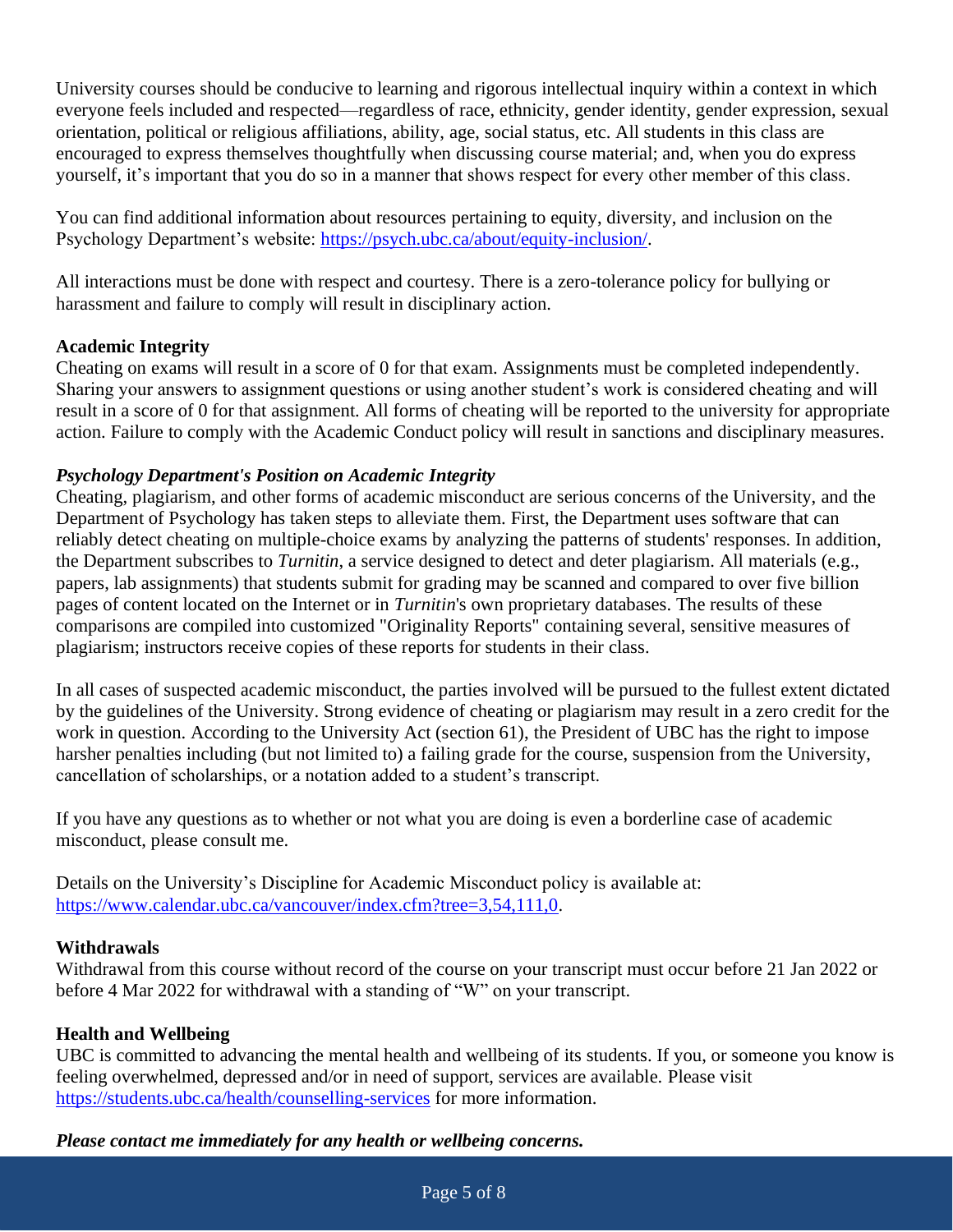#### **COVID-19**

We will follow the advice of the Campus Return Plan. Further information will be provided about the delivery of the course in accordance with the appropriate University and Provincial orders.

### **Course Policies**

#### **Course Structure**

Lectures will be delivered in person during regularly scheduled class time and livestreamed. The lectures will be recorded and made available so that they can be viewed later. *If you are feeling unwell, please do not attend class.*

#### **Classroom Conduct**

Any behaviour that is not conducive to effective learning and a positive classroom environment will not be tolerated. Some classroom behaviours, including distracting audio or visual stimuli (eg. texting, using social media), are particularly detrimental. Disruption or conduct detrimental to the class may result in you being removed from the classroom.

#### **Email**

I check my email regularly during business hours and you may anticipate a reply within two business days of your email. When emailing, please include "PSYC 309" as well as your full name and student number in the subject line.

#### **Assessments**

#### *Obtaining Concession*

If you are unable to complete an assessment on or by the assigned date you will need to apply for academic concession. For course policies regarding in-term academic concessions, please refer to the relevant UBC [calendar entry.](http://www.calendar.ubc.ca/vancouver/index.cfm?tree=3,329,0,0) Faculty of Arts-specific information is [here.](https://www.arts.ubc.ca/degree-planning/academic-performance/academic-concession/) For your first request for concession, please fill out the [self-declaration form](https://www.arts.ubc.ca/wp-content/uploads/sites/24/2019/10/Student-Self-Declaration-Form-1.6-Arts.pdf) and notify me. If you are making additional requests for concession, please contact [Arts Academic Advising](https://www.arts.ubc.ca/degree-planning/academic-performance/academic-concession/) and notify me.

#### *Missed Assessments*

You are expected to write all exams and complete all assessments by the specified dates. If you miss an assessment for a valid reason, you must contact the instructor *before the assessment* or as soon as possible after the assessment's due date. Students who miss an assessment will receive a score of 0. If you miss an assessment due to unforeseen yet serious circumstances, it is your responsibility to provide suitable documentation no later than two days after the assessment was originally scheduled to verify your absence.

*Please contact me immediately if you are unable to complete an assessment on time.* In all cases, the earlier you can provide your request for accommodation, the greater the likelihood that accommodation can be arranged.

#### *Late Assessments*

In the absence of concession there is a 10% penalty per day for lateness for assessment and the assessment will not be accepted if it is more than one week late.

#### **Examinations**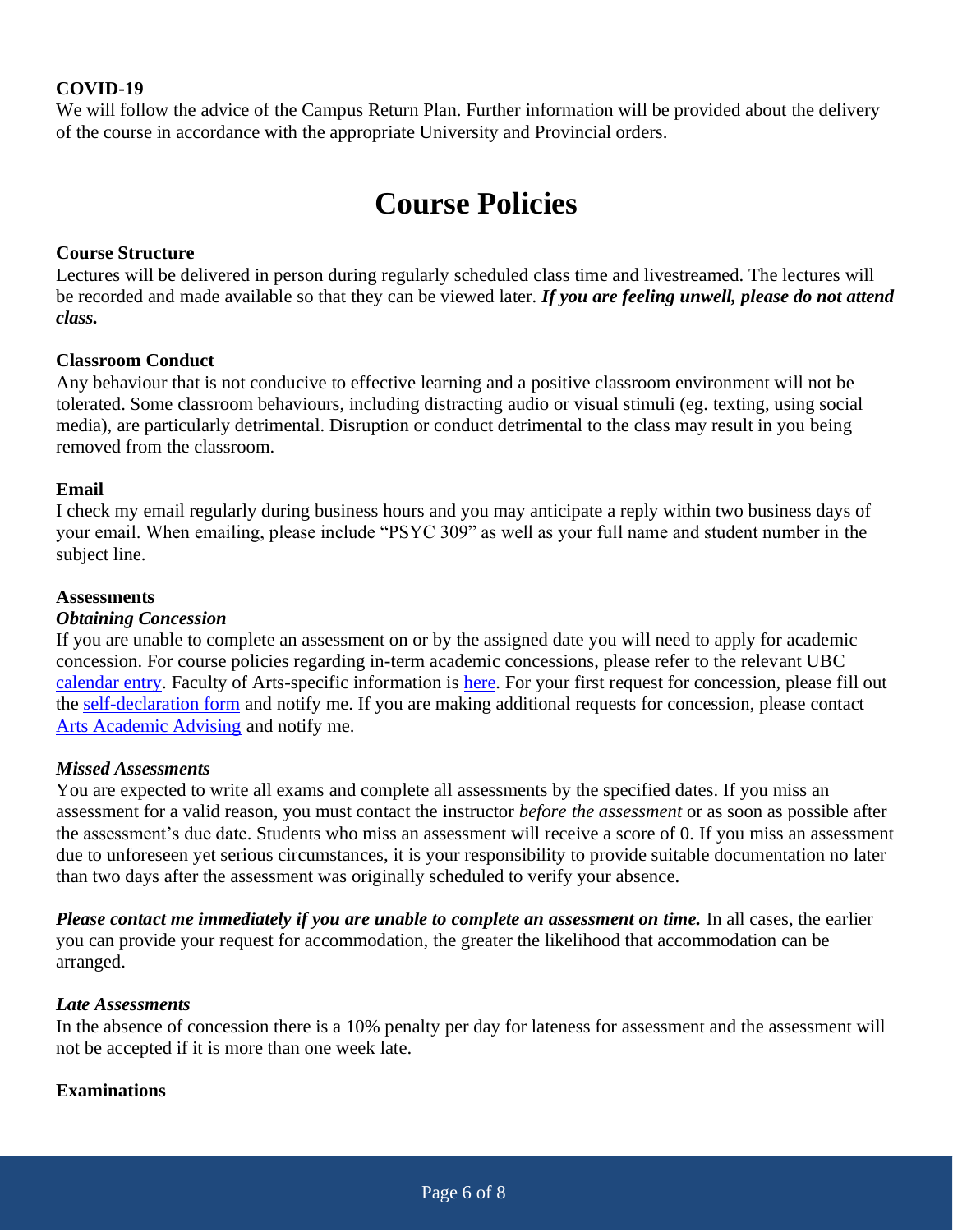Makeup exams are subject to instructor approval and can only be taken within **one-week** of the original exam date (unless your circumstance warrants a longer period). If you miss an exam for any other reason (e.g., sleeping in, forgetting there was an exam, etc.), you will receive a 0 on the exam.

#### *Reviewing Examinations*

You may review your midterm exam after the exam marks are released by requesting to see it during TA office hours. Your TA will be available to answer any questions or concerns regarding your exams. Should you be unable to attend TA office hours, you may arrange a separate appointment to see your exam **within two-weeks**  of the grades being released. Following this two-week period, your exam will not be available.

#### **Grades**

In order to reduce grade inflation and maintain equity across multiple course sections, all psychology courses are required to comply with departmental norms regarding grade distributions. According to departmental norms, the average grade in a 300- and 400-level Psychology courses are 70 for an exceptionally strong class, 68 for an average class, and 66 for a weak class, with a standard deviation of 13. Scaling may be used in order to comply with these norms; grades may be scaled up or down as necessary by the professor or department. *Please note these averages will be raised by 5% (relative to previous years) to reflect the unique*

| Letter<br>Grade | <b>Percent</b> | Letter<br>Grade | <b>Percent</b> |
|-----------------|----------------|-----------------|----------------|
| $A+$            | $90 - 100$     | $C_{\pm}$       | 64-67          |
| $\mathsf{A}$    | $85 - 89$      | $\mathcal{C}$   | $60 - 63$      |
| $A -$           | $80 - 84$      | $C-$            | 55-59          |
| $B+$            | 76 - 79        | D               | 50-54          |
| B               | $72 - 75$      | $\mathbf{F}$    | $0-49$         |
| В-              | 68 - 71        |                 |                |

*circumstances of this academic year.* Grades are not

official until they appear on a student's academic record. You will receive both a percent and a letter grade for this course.

#### **Disputing a Grade**

Any complaint about a graded item should be made in writing to the instructor and should detail the point of contention. All complaints should be made within **one-week** of receiving your grade. After 1 week, we will not accept complaints.

#### **Copyright and Intellectual Property**

All readings for this course are copyrighted and cannot be redistributed without permission of the copyright owner. Lecture videos and other course materials are the intellectual property of the instructor(s) and cannot be redistributed (e.g., posted on any other website, or shared in any other way) without the permission of the instructor. Violation of these policies may lead to academic discipline.

## **Additional Resources**

Additional resources may also be helpful as you contend with the challenges of taking university courses during a pandemic, and dealing with life's challenges more broadly.

- Guidance for online classes:<https://keeplearning.ubc.ca/>
- Assistance with working remotely:<https://it.ubc.ca/ubc-it-guide-working-campus>
- Guidance on useful skills for students:<https://learningcommons.ubc.ca/student-toolkits/>
- Student's guide to Canvas:<https://students.canvas.ubc.ca/>
- COVID-19 health guidance:<https://covid19.ubc.ca/health-guidance/>